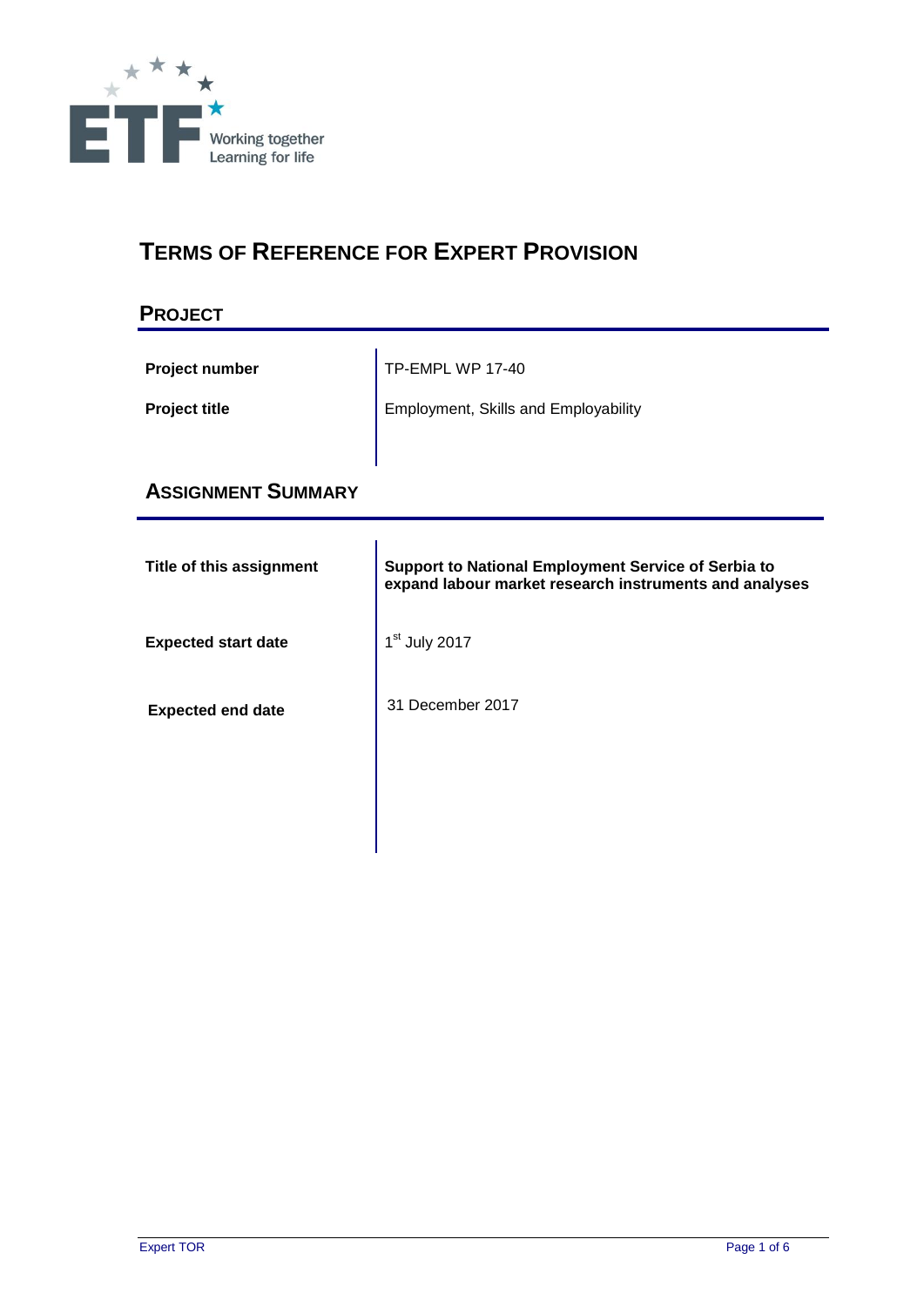## **BACKGROUND INFORMATION**

### **1. GENERAL: THE ETF**

The European Training Foundation (ETF) is a specialised agency of the European Union based in Turin, Italy. The ETF provides advice and assistance to the European Commission and 30 partner countries for the reform of human capital development policies under the European Union's external relations instruments. The ETF helps transition and developing countries to harness the potential of their human capital through the reform of education, training and labour market systems in the context of the EU's external relations policy.

#### **2. SPECIFIC: BRIEF PROJECT INFORMATION RELEVANT FOR THIS ASSIGNMENT**

The National Employment Service of Republic of Serbia is the main producer of data and information on vacancies trends and labour demand in the country. Since 2011, a survey of employers' needs has been carried out on regular basis (annually). The research methodology has been refined over time.

The survey collects information on companies' needs for occupations, qualifications, knowledge and skills of the workforce they plan to hire in the following 12 months. One of the objectives is identification of mismatches between supply and demand in terms of education and skills. Research results inform human capital development and activation measures that in turn could reduce qualifications' gap and structural unemployment.

Field research is done with internal staff support – over 500 NES employees are involved at national and local level, while the planned coverage is 5000 enterprises, a representative sample of small, medium and large enterprises.

So far, the results of the employers' survey have been processed and interpreted, an annual report being compiled providing data on main trends in terms of vacancies and occupations in demand, key expectations of employers with regard to knowledge, competences and skills, regional distribution of future employment opportunities, etc.

The analysis includes a short term projection of labour demand. Some limitations of the instrument have been identified however, that impede a full analysis of labour market future trends. Also the resulting labour demand analysis (report) could be further expanded taking full advantage of of information collected.

The authorities in charge of employment policies and programmes, i.e. Ministry of Labour, Employment, Veteran and Social Affairs (MOLVSA) and National Employment Service (NES), identified a number of aspects that could be improved as that NES survey provide a more reliable input to policy making:

- Explore missing or additional aspects of labour market analysis done yearly on the basis of employers' survey on workforce needs with a view to take full advantage of wealth of information collected and to draw more in depth conclusions and recommendations, that in turn would help a better or more tailored design of activation and skills development programmes implemented by NES or other stakeholders in Serbia;
- Check the labour market projections (i.e. occupational demand), made on the basis of employers' survey, against actual evolution of labour market demand and eventual adjustment of (short term) projection methodology (e.g. inclusion of complementary sources of data, such as Labour Force Survey, macroeconomic forecasts, additional qualitative methods to back projections etc.);

The above actions would result in a review of survey methodology for exploring employers' needs and improved labour market analyses to fully capture labour and skills demand and provide meaningful and reliable input to matching policies.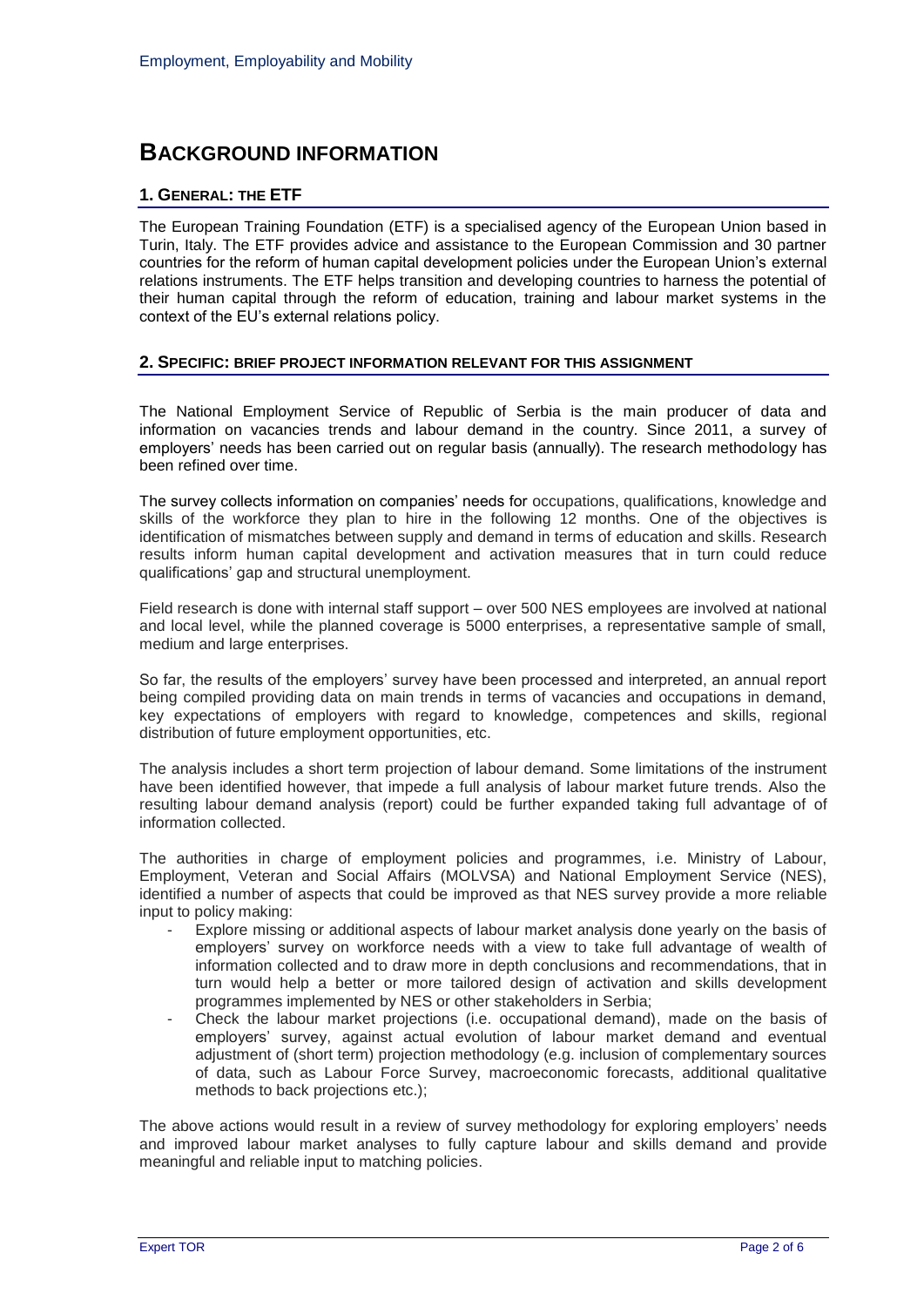At the request of EU Delegation to Serbia, the European Training Foundation contacted the employment decision makers in the country, MOLVSA and NES, to discuss and clarify the shortcomings of current labour market research practices and needs for support. The present Terms of Reference reflect the outcomes of this consultation and foresee mobilisation of local expertise to help ETF in providing support to NES.

## **ASSIGNMENT DETAILS**

The objective of this assignment is to review the labour market research methodology (employers needs' survey) and resulted labour demand analyses (reports), propose recommendations for improvement of survey methodology and analysis and propose amendments of short term projection.

For this purpose, the ETF will recruit a **National Expert Cat II** and, in cooperation with NES, provide all the background information, documents and access to relevant databases. The national expert will have to comply with applicable privacy and confidentiality rules when accessing NES database.

### **Activities**

#### **The contract of National expert will include a number of 25 working days and will cover the following activities:**

#### **Activity 1 – Employers' survey and labour market analyses**

- Review the database of information collected through employers surveys done in 2014, 2015 and 2016, and labour market analysis reports from respective years.
- Provide recommendations for improvement of the questionnaire and employers survey implementation methodology;
- Provide recommendations for improvement of data analysis, including additional areas and methods of data interpretation to support drawing more in-depth conclusions and policy recommendations;
- Propose a revised structure and indicative content (outline) of labour market analysis reports;

#### **Activity 2 – Projection methodology**

- Evaluate whether labour market projections for 2015 and 2016 (done on the basis of employers' survey) reflect key trends registered in the respective years, using for example results of Labour Force Survey, macroeconomic and other relevant data sources;
- Propose amendment of projection methodology (e.g. inclusion of complementary sources of data, such as Labour Force Survey, macroeconomic forecasts, additional qualitative methods to back projections etc.);

The expert is expected to meet regularly NES designated coordinators and access NES database (at NES premises), in line with applicable rules.

### **3. ASSIGNMENT DELIVERABLES**

The Contractor is responsible for monitoring all deadlines and transmission of deliverables to ETF. The selected expert is responsible for respecting agreed deadlines and production of deliverables in English and Serbian. The selected expert and ETF will ensure that the Contractor is in copy in any email exchange regarding adjustment of deadlines, submission and approval of deliverables.

The selected expert is requested to produce the following deliverables:

- 1. Report on review findings and recommendations for improvement of survey questionnaire, implementation methodology and improvement of data analysis, including a revised outline of labour market analysis reports – around 25 pages, excluding annexes, in English and Serbian (first draft  $5<sup>th</sup>$  August; final report  $31<sup>th</sup>$  August 2017);
- 2. Report on comparison results between labour demand projections and actual evolution of labour demand, including concrete recommendations to amend the projection methodology –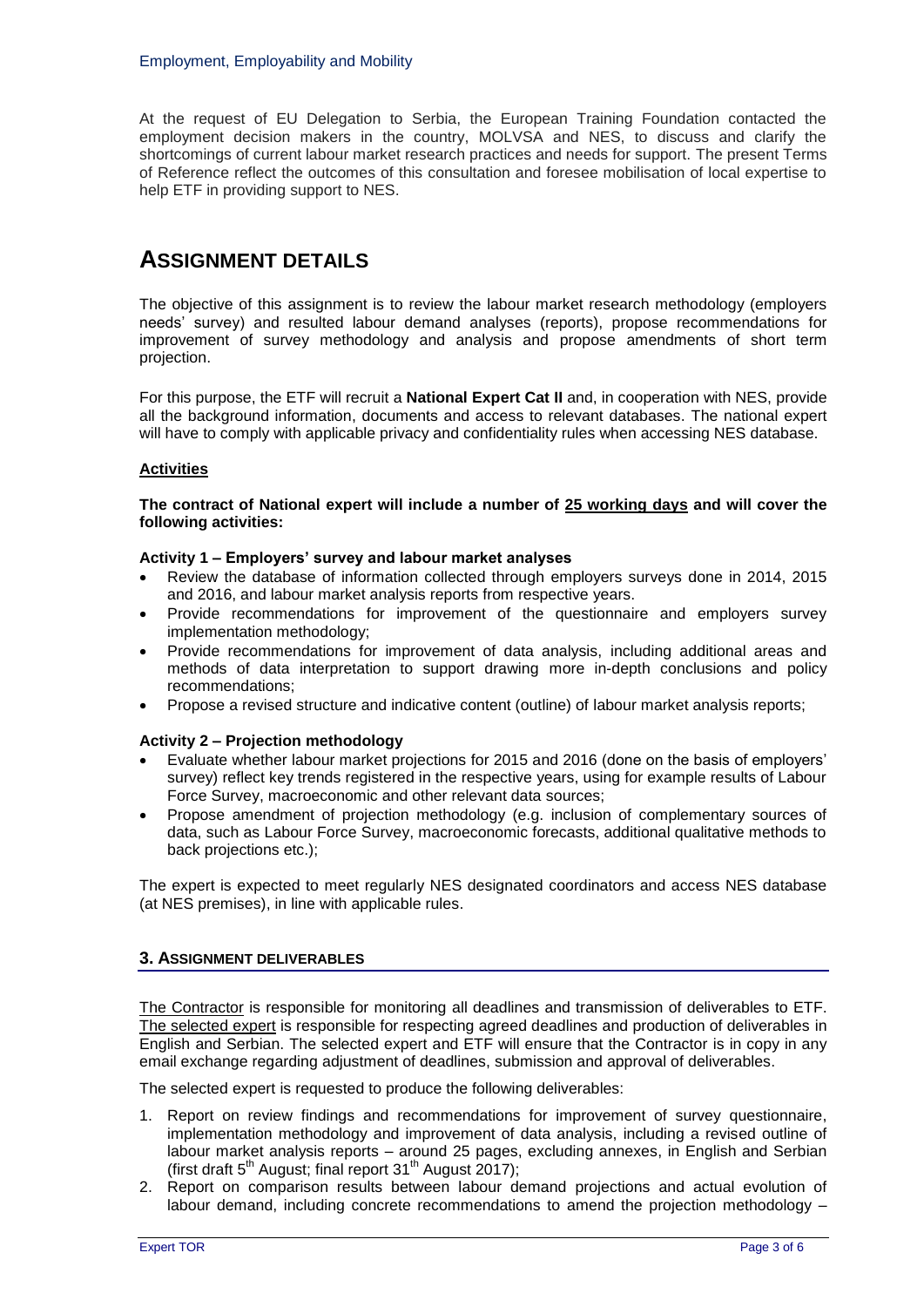around 20 pages, excluding annexes, in English and Serbian (first draft by 20<sup>th</sup> September; final report by  $15^{th}$  October 2017)

Deadlines may be adjusted in consultation with the ETF and NES.

#### **4. EXPERTS' ACTIVITIES, WORKING DAYS AND RELATED TRAVEL**

In order to provide to ETF the requested deliverables, the expert will carry out the below activities expressed in man-days of work.

| 1 National expert Cat II                                                                                                                                                                   |                                                 |                                                                                            |                             |  |
|--------------------------------------------------------------------------------------------------------------------------------------------------------------------------------------------|-------------------------------------------------|--------------------------------------------------------------------------------------------|-----------------------------|--|
| Description of the work                                                                                                                                                                    | <b>Place</b>                                    | Date (tentative)                                                                           | $N^{\circ}$ of work<br>days |  |
| 1. Review employers needs' survey and labour<br>market analyses, including draft a report on<br>key findings and recommendations (Activity 1)                                              | Home based and<br>NES headquarter<br>(Belgrade) | First draft 5<br>August; final by<br>31 August 2017                                        | 14                          |  |
| 2. Review labour demand projections and<br>actual labour market trends, including draft a<br>report summarising results and propose<br>amendment of projection methodology (Activity<br>2) | Home based and<br>NES headquarter<br>(Belgrade) | first draft by 20 <sup>th</sup><br>September; final<br>by 15 <sup>th</sup> October<br>2017 | 11                          |  |
| <b>TOTAL</b>                                                                                                                                                                               |                                                 |                                                                                            | 25                          |  |

| Reimbursables: for travel expenses (if applicable), translations, printing of      |                |  |
|------------------------------------------------------------------------------------|----------------|--|
| materials, other related services, as requested.                                   |                |  |
| The budget for reimbursables will be managed and used following the procedures     |                |  |
| in place. The prices for these services will be agreed with the ETF in advance and |                |  |
| the costs will be reimbursed to the contractor upon submission of related          | <b>400 EUR</b> |  |
| supporting documents.                                                              |                |  |

*N.B. In execution of the activities, in all contacts with third parties the selected expert(s) will safeguard the reputation of ETF and will inform ETF (through their contractor) of any situation that may put its reputation or achievement of its work programme objectives at risk.*

#### **5. PROFILE OF THE EXPERTS**

The ETF requires the below expert profile to carry out this assignment. CVs will be assessed according to this profile.

| Expert profile N° 1 National Expert<br>ETF requests CVs of national experts of Category II (5-10 years of experience) |                                                                                                                                                                        |  |  |  |
|-----------------------------------------------------------------------------------------------------------------------|------------------------------------------------------------------------------------------------------------------------------------------------------------------------|--|--|--|
| CVs received that fulfil these basic requirements will be assessed according to the following<br>criteria:            |                                                                                                                                                                        |  |  |  |
| Criteria 1. Specific area of<br>expertise required                                                                    | Extensive knowledge and experience of approaches and<br>methodologies for conducting labour market demand and<br>enterprise surveys, as well on labour market analysis |  |  |  |
|                                                                                                                       | Experience in implementing surveys, including hands-on<br>expertise in questionnaire design and analysing survey data<br>and statistics                                |  |  |  |
|                                                                                                                       | Experience in forecasting labour market trends and/or<br>occupational demand                                                                                           |  |  |  |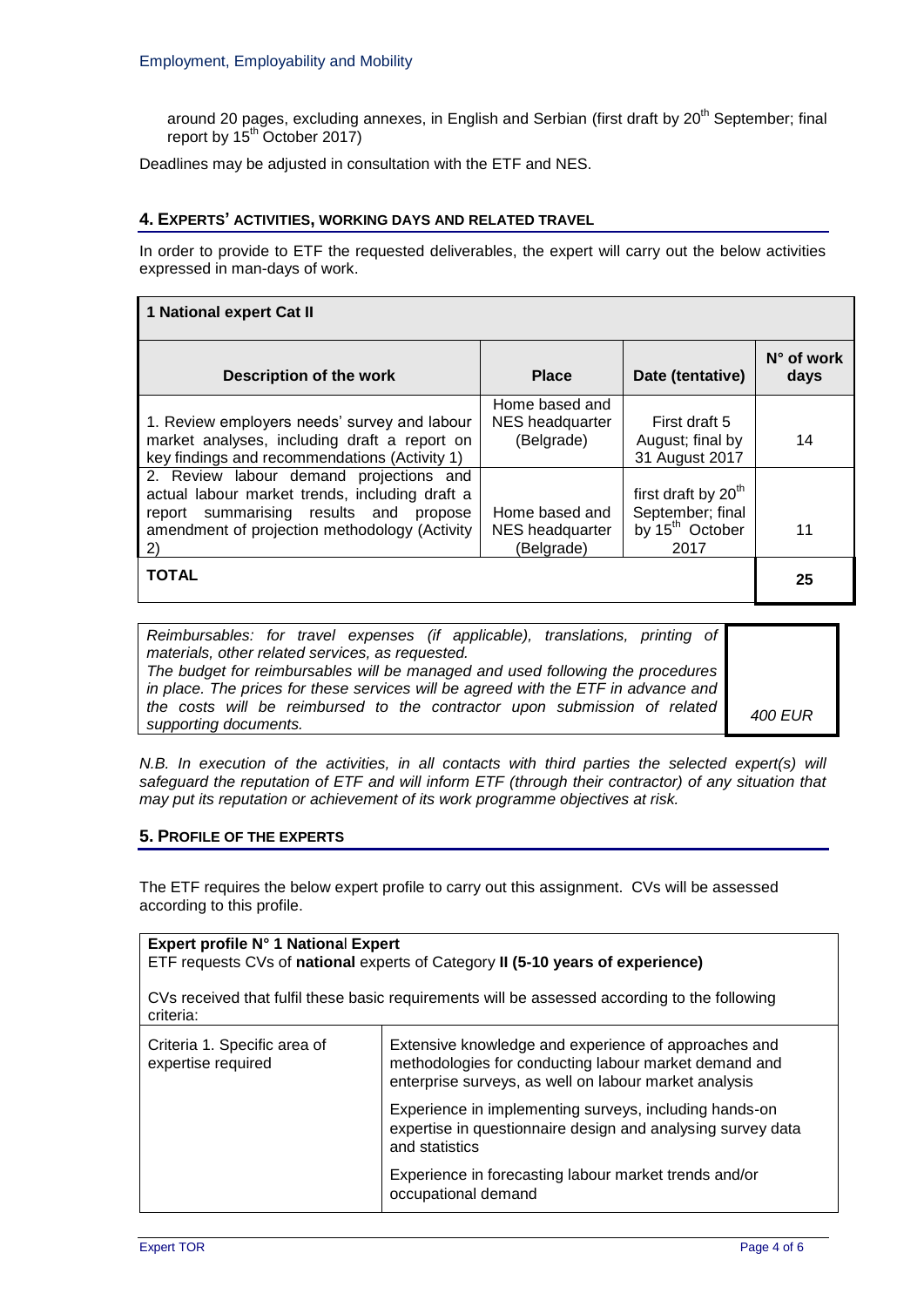|                                     | Knowledge and experience required above should be proven by<br>relevant reports and/or research projects and consultancy<br>assignments |
|-------------------------------------|-----------------------------------------------------------------------------------------------------------------------------------------|
| Criteria 2. Country specific        | Experience in similar assignments supported by national or                                                                              |
| knowledge/experience                | international partners and organisations in Serbia                                                                                      |
| Criteria 3. Drafting / presentation | Good drafting and analytical skills, proven by a list of policy                                                                         |
| skills                              | reports and/or research papers                                                                                                          |
| Criteria 4. Language skills         | Excellent English, reading, written and spoken (C1 level)<br>Excellent Serbian, reading, written and spoken (C2 level/mother<br>tongue) |

With a view to ensuring continuity of project implementation, effective achievement of work programme objectives and efficient use of resources, ETF may propose to continue to work with the same selected expert(s) in a new closely related assignment under subsequent activities/phases of the same project, provided an identical expert profile is required. Proposal of such a continuation is at the discretion of the project team, subject to successful completion of all activities/deliverables on the part of the expert(s) in this assignment, and upon approval of ETF work programme and related budget. Any such new assignment will be implemented through the same Framework Contractor and will be confirmed only upon issue of a new signed order form.

### **6. BUDGET & PAYMENTS**

The maximum assignment budget will be that quoted by the contractor in its financial offer and subsequently stated on the signed order form.

#### **The contractor must take into account the following in the preparation and use of the budget:**

- The Contractor is requested to provide ETF with a detailed budget proposal based on the agreed fees in the framework contract and the specific needs of the assignment as outlined above.
- **For expert fees:** Any proposed changes to the distribution and/or total number of expert working days must be justified and agreed in writing with ETF before the changes take effect.
- **For expert travel/missions:** In the case of expert travel outside of the place of residence, the contractor must provide ETF with proposed travel schedules and price, indicating the number of per diem this would imply, for ETF to give its approval before travel takes place. (Calculation of the number of per diem to which experts are entitled is decided by ETF based on the number of nights spent away from the place of residence for the purpose of the assignment.)
- **For all reimbursable items:** The Contractor should always endeavour to find the best value for money for travel, meeting venues, accommodation, or other costs related to individual assignments.
- The budget may include a reserve up to a maximum equivalent to 5% of the total budget. The use of the reserve will need to be justified and approved in advance in writing by ETF.

#### **Payments will be made as follows:**

One final payment 50% final payment within 60 days from receipt of the invoice upon approval of final deliverables. **OR** in case of order forms of a value €25,000 and above